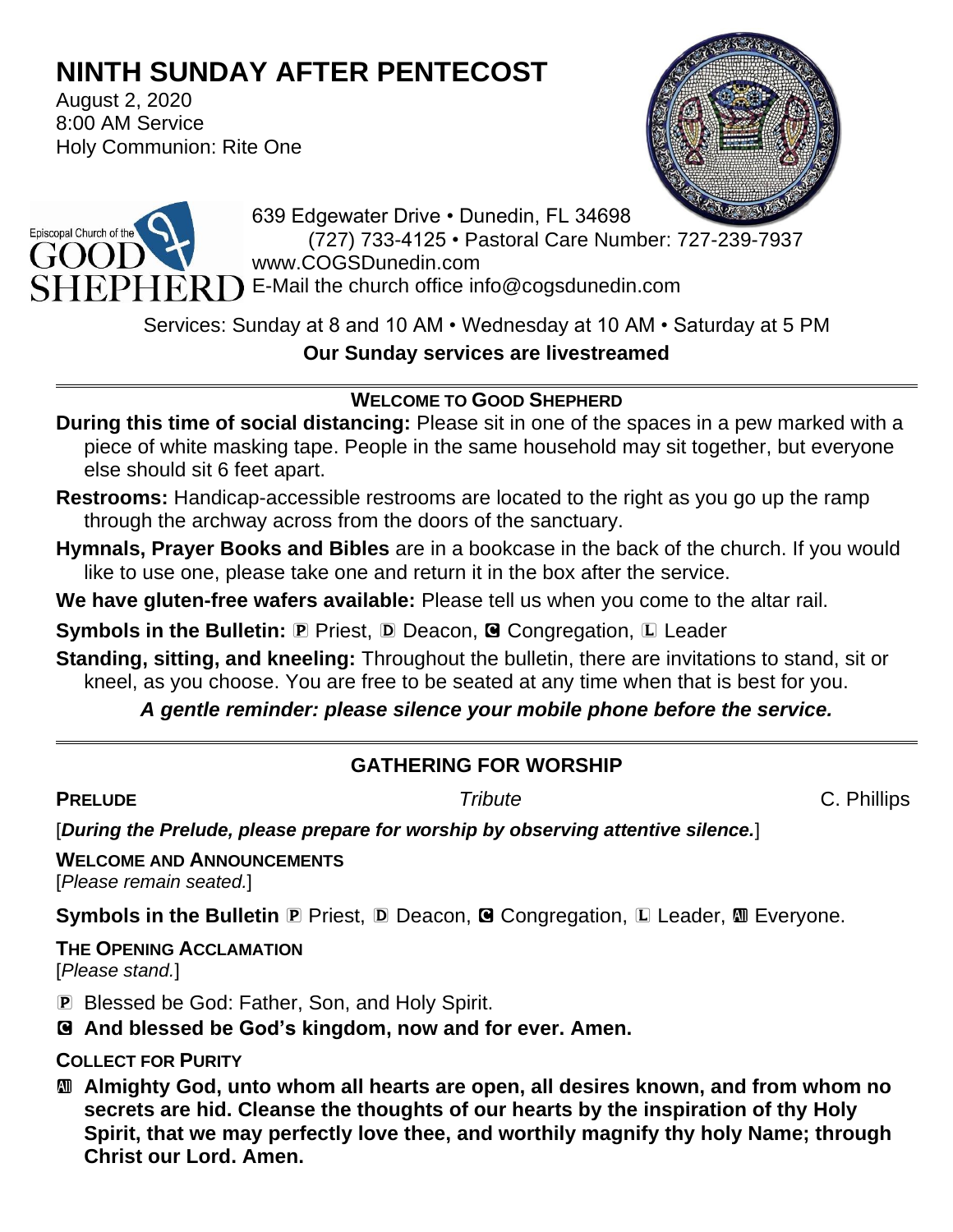- P Lord, have mercy upon us.
- C **Christ, have mercy upon us.**
- **P** Lord, have mercy upon us.

## **COLLECT OF THE DAY**

P The Lord be with you.

## C **And with thy Spirit.**

- P Let us pray… Almighty God, we thank you for planting in us the seed of your word. By your Holy Spirit help us to receive it with joy, live according to it, and grow in faith and hope and love, through Jesus Christ, our Savior and Lord.
- C **Amen.**

## **THE WORD OF GOD**

**The Readings:** Isaiah 55:1-5, Psalm 145:8-9, 15-22, Romans 15:5-13, Matthew 14:13-21 [*Please be seated.*]

## **The First Reading**

L *The First Reading is taken from Isaiah, Chapter 55…*

All of you who are thirsty, come to the water! Whoever has no money, come, buy food and eat! Without money, at no cost, buy wine and milk!

Why spend money for what isn't food, and your earnings for what doesn't satisfy? Listen carefully to me and eat what is good; enjoy the richest of feasts. Listen and come to me; listen, and you will live. I will make an everlasting covenant with you, my faithful loyalty to David. Look, I made him a witness to the peoples, a prince and commander of peoples. Look, you will call a nation you don't know, a nation you don't know will run to you because of the Lord your God, the holy one of Israel, who has glorified you.

L The Word of the Lord.

## C **Thanks be to God.**

## **The Psalm**

L *We will read responsively Psalm 145…*

- L The LORD is gracious and full of compassion, slow to anger and of great kindness.
- C **The LORD is loving to everyone and his compassion is over all his works.**
- L The LORD upholds all those who fall; he lifts up those who are bowed down.
- C **The eyes of all wait upon you, O LORD, and you give them their food in due season.**
- L You open wide your hand and satisfy the needs of every living creature.
- C **The LORD is righteous in all his ways and loving in all his works.**
- L The LORD is near to those who call upon him, to all who call upon him faithfully.
- C **He fulfills the desire of those who fear him; he hears their cry and helps them.**
- L The LORD preserves all those who love him, but he destroys all the wicked.
- C **My mouth shall speak the praise of the LORD;**

**let all flesh bless his holy Name for ever and ever.**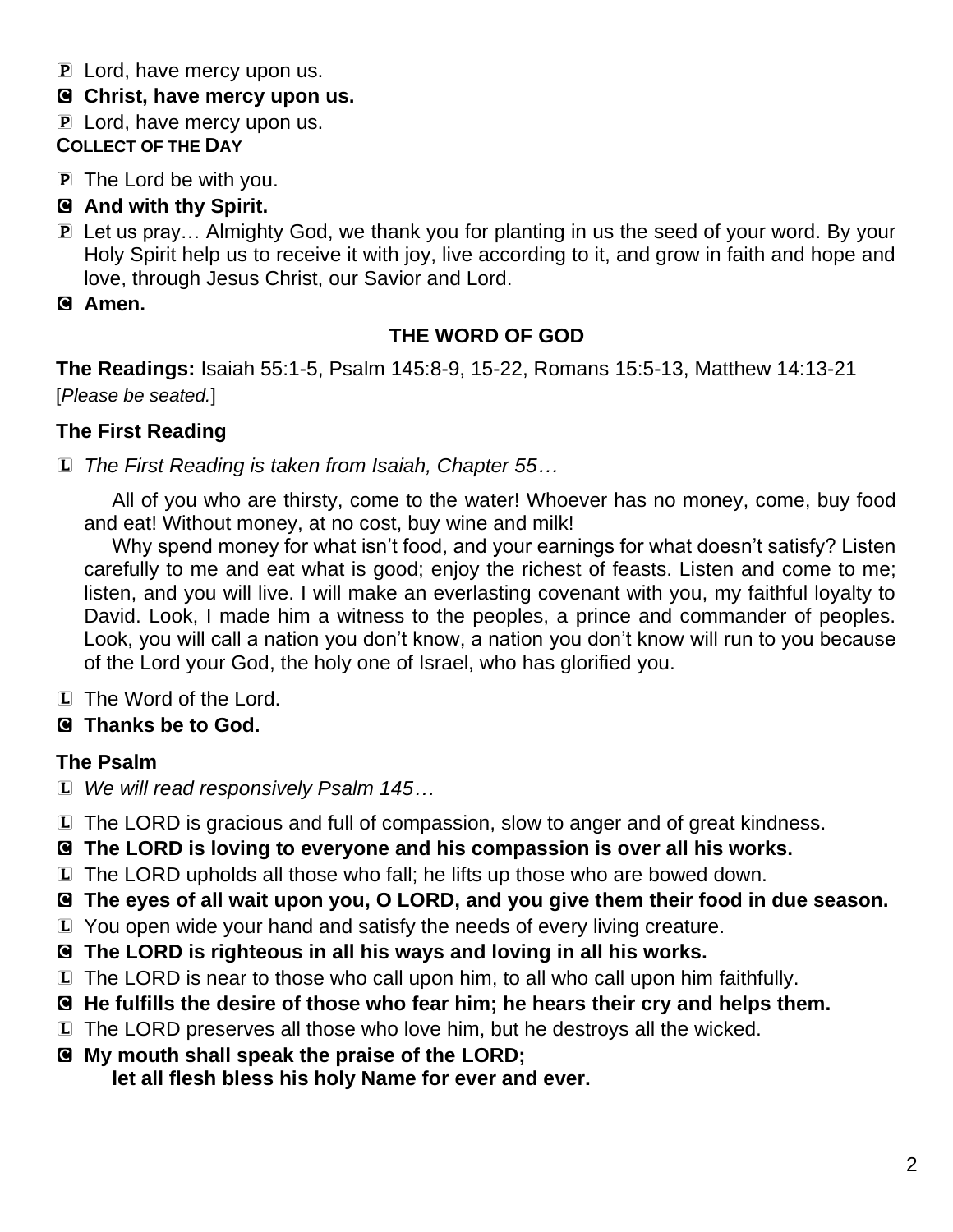## **The Second Reading**

L *The Second Reading is taken from Romans, chapter 15*

May the God of endurance and encouragement give you the same attitude toward each other, similar to Christ Jesus' attitude. That way you can glorify the God and Father of our Lord Jesus Christ together with one voice.

So welcome each other, in the same way that Christ also welcomed you, for God's glory. I'm saying that Christ became a servant of those who are circumcised for the sake of God's truth, in order to confirm the promises given to the ancestors, and so that the Gentiles could glorify God for his mercy. As it is written, *Because of this I will confess you among the Gentiles, and I will sing praises to your name*. And again, it says, *Rejoice, Gentiles, with his people*. And again, *Praise the Lord, all you Gentiles, and all the people should sing his praises*. And again, Isaiah says, *There will be a root of Jesse, who will also rise to rule the Gentiles. The Gentiles will place their hope in him*.

May the God of hope fill you with all joy and peace in faith so that you overflow with hope by the power of the Holy Spirit.

- L The Word of the Lord.
- C **Thanks be to God.**

## **The Gospel**

[*Please stand.*]

D The Holy Gospel of our Lord Jesus Christ according to Matthew.

- C **Glory be to thee, O Lord.**
- D When Jesus heard about John, he withdrew in a boat to a deserted place by himself. When the crowds learned this, they followed him on foot from the cities. When Jesus arrived and saw a large crowd, he had compassion for them and healed those who were sick. That evening his disciples came and said to him, "This is an isolated place and it's getting late. Send the crowds away so they can go into the villages and buy food for themselves."

But Jesus said to them, "There's no need to send them away. You give them something to eat."

They replied, "We have nothing here except five loaves of bread and two fish."

He said, "Bring them here to me." He ordered the crowds to sit down on the grass. He took the five loaves of bread and the two fish, looked up to heaven, blessed them and broke the loaves apart and gave them to his disciples. Then the disciples gave them to the crowds. Everyone ate until they were full, and they filled twelve baskets with the leftovers. About five thousand men plus women and children had eaten.

- D The Gospel of the Lord.
- C **Praise be to thee, O Christ.**

[*Please be seated.*]

**THE SERMON** Becky Robbins-Penniman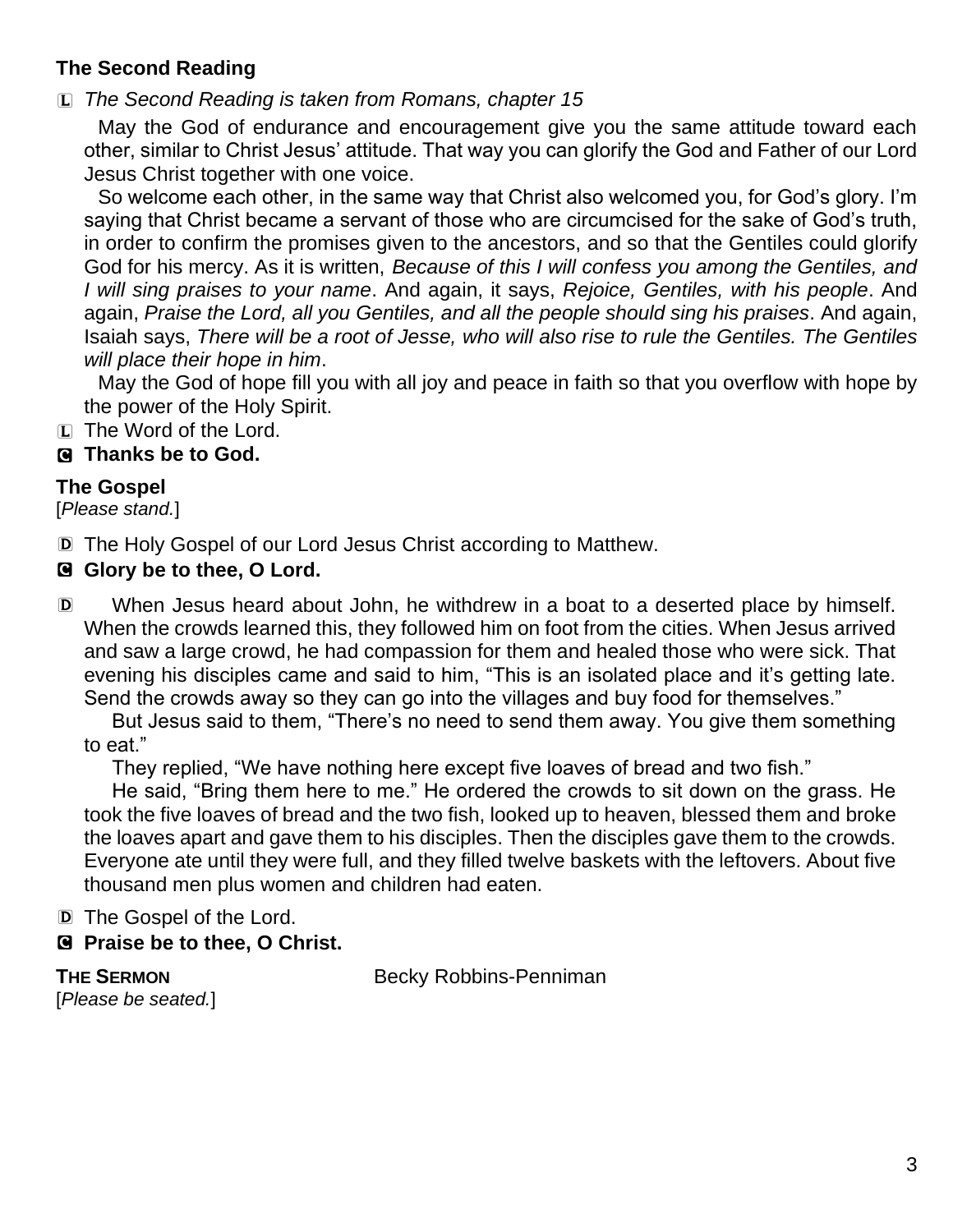#### **THE NICENE CREED**

#### [*Please stand.*]

C **We believe in one God, the Father, the Almighty, maker of heaven and earth, of all that is, seen and unseen.** 

**We believe in one Lord, Jesus Christ, the only Son of God, eternally begotten of the Father, God from God, Light from Light, true God from true God, begotten, not made, of one Being with the Father. Through him all things were made. For us and for our salvation he came down from heaven: by the power of the Holy Spirit he became incarnate from the Virgin Mary, and was made man. For our sake he was crucified under Pontius Pilate; he suffered death and was buried. On the third day he rose again in accordance with the Scriptures; he ascended into heaven and is seated at the right hand of the Father. He will come again in glory to judge the living and the dead, and his kingdom will have no end.**

**We believe in the Holy Spirit, the Lord, the giver of life, who proceeds from the Father and the Son. With the Father and the Son he is worshiped and glorified. He has spoken through the Prophets. We believe in one holy catholic and apostolic Church. We acknowledge one baptism for the forgiveness of sins. We look for the resurrection of the dead, and the life of the world to come. Amen.**

#### **THE PRAYERS OF THE PEOPLE**

#### *[Please sit, stand, or kneel, as you prefer.]*

- D Let us pray for the whole state of Christ's Church and the world.
- L Almighty and everliving God, who in thy holy Word hast taught us to make prayers, and supplications, and to give thanks for all humanity Receive these our prayers which we offer unto thy divine Majesty, beseeching thee to inspire continually the Universal Church with the spirit of truth, unity, and concord; and grant that all those who do confess thy holy Name may agree in the truth of thy holy Word, and live in unity and godly love. God of Justice,

### C **Hear our prayer.**

L Give grace, O heavenly Father, to all bishops, especially to Michael, our Presiding Bishop; Dabney, our Bishop; Barry and Michael, our Assisting Bishops; Becky, our Rector; Cindy, our Deacon; Ann, our Priest Associate; to our companion diocese of the Dominican Republic; to these Episcopal Churches in our Diocese; St. Clement, Tampa; St. Mary's, Dade City; the Church of the Good Samaritan, and the Clearwater Deanery Collaboration Partners; and to all priests, deacons, and the laity in their ministry; that they may, both by their life and doctrine, set forth thy true and lively Word, and rightly and duly administer thy holy Sacraments. God of Justice,

### C **Hear our prayer.**

L And to all thy people give thy heavenly grace, and especially to this congregation here present; that, with meek heart and due reverence, they may hear and receive thy holy Word, truly serving thee in holiness and righteousness all the days of their life. God of Justice,

### C **Hear our prayer.**

L We beseech thee also so to rule the hearts of those who bear the authority of government in this and every land, especially President Trump, that they may be led to wise decisions and right actions for the welfare and peace of the world. We pray that all God's children might live in the hope of the world peace for which we are created. God of Justice,

### C **Hear our prayer.**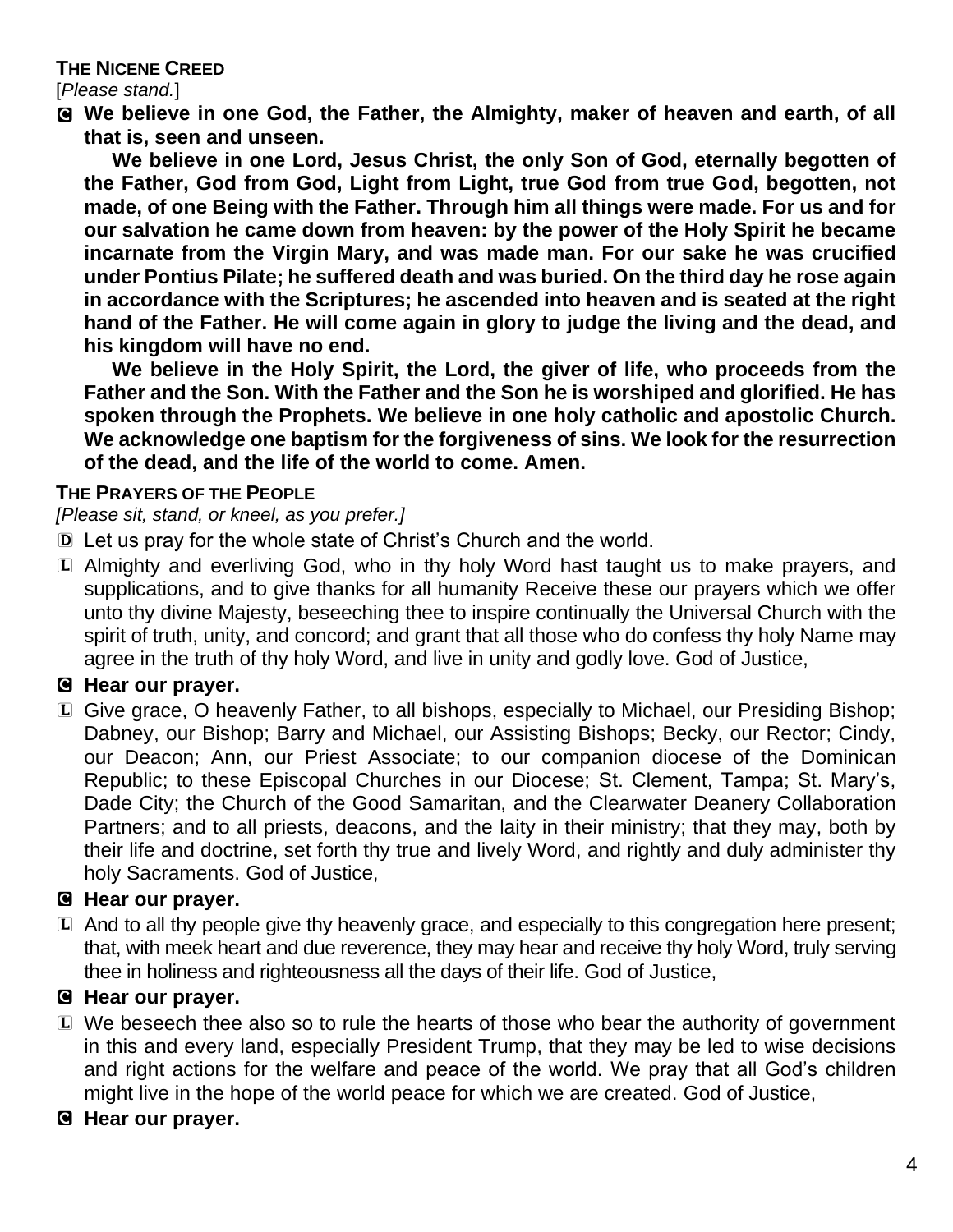L And we most humbly beseech thee, of thy goodness, O Lord, to comfort and succor [*Add handwritten names from notebook*] and all those who, in this transitory life, are in trouble, sorrow, need, sickness, or any other adversity, especially those listed in the weekly news who have asked for our prayers. I now invite you to pray for others by name, aloud or in your hearts. [*Leave time…*] God of Justice,

## C **Hear our prayer.**

L Open, O Lord, the eyes of all people to behold thy gracious hand in all thy works, that, rejoicing in thy whole creation, they may honor thee with their substance, and be faithful stewards of thy bounty. We give thanks for the flowers given by Mary Anne & Ted Dorner in celebration of their 56<sup>th</sup> Wedding Anniversary and for the birthdays this coming week of Jason Hopwood, Garry Lumm, Phyllis Sipos, Kevin Matson, and for those celebrating anniversaries this week, Noel & Angela Powell. God of Justice,

## C **Hear our prayer.**

L And we also bless thy holy Name for all thy servants departed this life in thy faith and fear, [*especially… add names from notebook*]. Please add names of those on your heart, silently or aloud. [*Leave time…*] We beseech thee to grant them continual growth in thy love and service; and to grant us grace so to follow the good examples of all thy saints, that with them we may be partakers of thy heavenly kingdom. God of Justice,

## C **Hear our prayer.**

- L Grant these our prayers, O Father, for Jesus Christ's sake, our only Mediator and Advocate.
- C **Amen.**

## **THE CONFESSION AND ABSOLUTION**

[*Please kneel or stand.*]

- D Let us humbly confess our sins unto Almighty God. [*Silence is kept.*] Most merciful God, . . .
- a **We confess that we have sinned against thee in thought, word, and deed, by what we have done, and by what we have left undone. We have not loved thee with our whole heart; we have not loved our neighbors as ourselves. We are truly sorry and we humbly repent. For the sake of thy Son Jesus Christ, have mercy on us and forgive us; that we may delight in thy will, and walk in thy ways, to the glory of thy Name. Amen.**
- P Almighty God, our heavenly Father, who of his great mercy hath promised forgiveness of sins to all those who with hearty repentance and true faith turn unto him, have mercy upon you, pardon and deliver you from all your sins, confirm and strengthen you in all goodness, and bring you to everlasting life; through Jesus Christ our Lord.

## C **Amen.**

## **THE GREETING OF PEACE**

[*Please stand. During this time of social distancing, a wave or bow, accompanied by a smile and "the Peace of the Lord be with you," will do nicely.*]

- P The peace of the Lord be always with you.
- C **And with thy spirit.**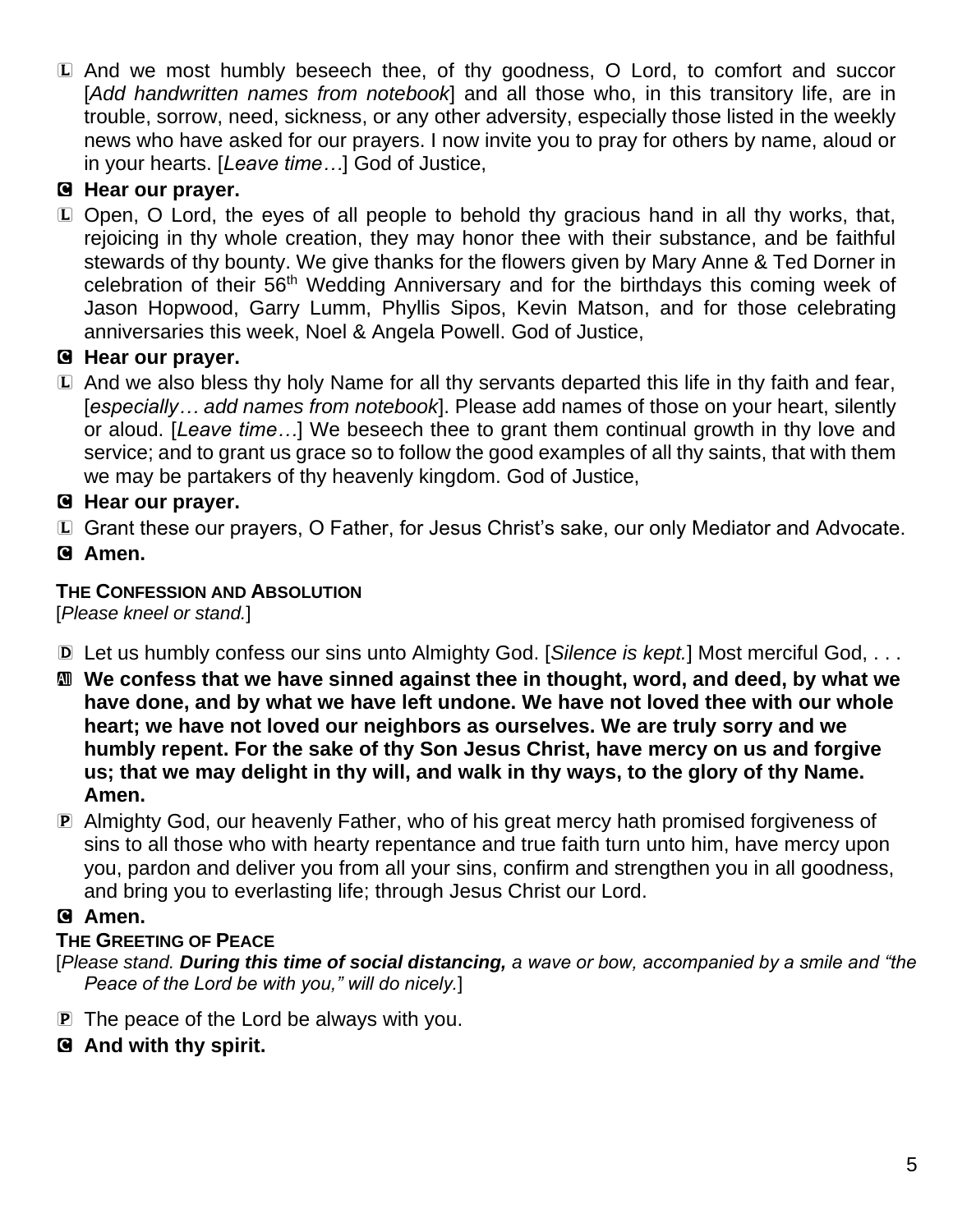### **THE HOLY COMMUNION**

#### **THE OFFERTORY SENTENCE**

D Walk in love, as Christ loved us and gave himself for us, an offering and sacrifice to God.

#### [*Please be seated. The offering plates are on stands in the front and the back of the church. If you wish, you may place an offering there.*]

**OFFERTORY Come Sunday Come Sunday Duke Ellington** 

#### **THE PRESENTATION OF THE OFFERINGS**

[*Please stand when invited by the Deacon.*]

D As we receive these gifts, we acknowledge

#### C **All things come from thee, O Lord, and of thine own have we given thee.**

**THE GREAT THANKSGIVING:** Eucharistic Prayer II

- P The Lord be with you.
- C **And with thy spirit.**
- P Lift up your hearts.
- C **We lift them up unto the Lord.**
- P Let us give thanks unto our Lord God.
- C **It is meet and right so to do.**
- P It is very meet, right, and our bounden duty, that we should at all times, and in all places, give thanks unto thee, O Lord, holy Father, almighty, everlasting God, Creator of the light and source of life, who hast made us in thine image, and called us to new life in Jesus Christ our Lord. Therefore, with Angels and Archangels, and with all the company of heaven, we laud and magnify thy glorious Name; evermore praising thee, and saying,

#### C **Holy, holy, holy, Lord God of Hosts: Heaven and earth are full of thy glory. Glory be to thee, O Lord Most High. Blessed is he that cometh in the name of the Lord. Hosanna in the highest.**

[*Please kneel or stand, as you choose.*]

- P All glory be to thee, O Lord our God, for that thou didst create heaven and earth, and didst make us in thine own image; and, of thy tender mercy, didst give thine only Son Jesus Christ to take our nature upon him, and to suffer death upon the cross for our redemption. He made there a full and perfect sacrifice for the whole world; and did institute, and in his holy Gospel command us to continue, a perpetual memory of that his precious death and sacrifice, until his coming again.
- P For in the night in which he was betrayed, he took bread; and when he had given thanks to thee, he broke it, and gave it to his disciples, saying, "Take, eat, this is my Body, which is given for you. Do this in remembrance of me."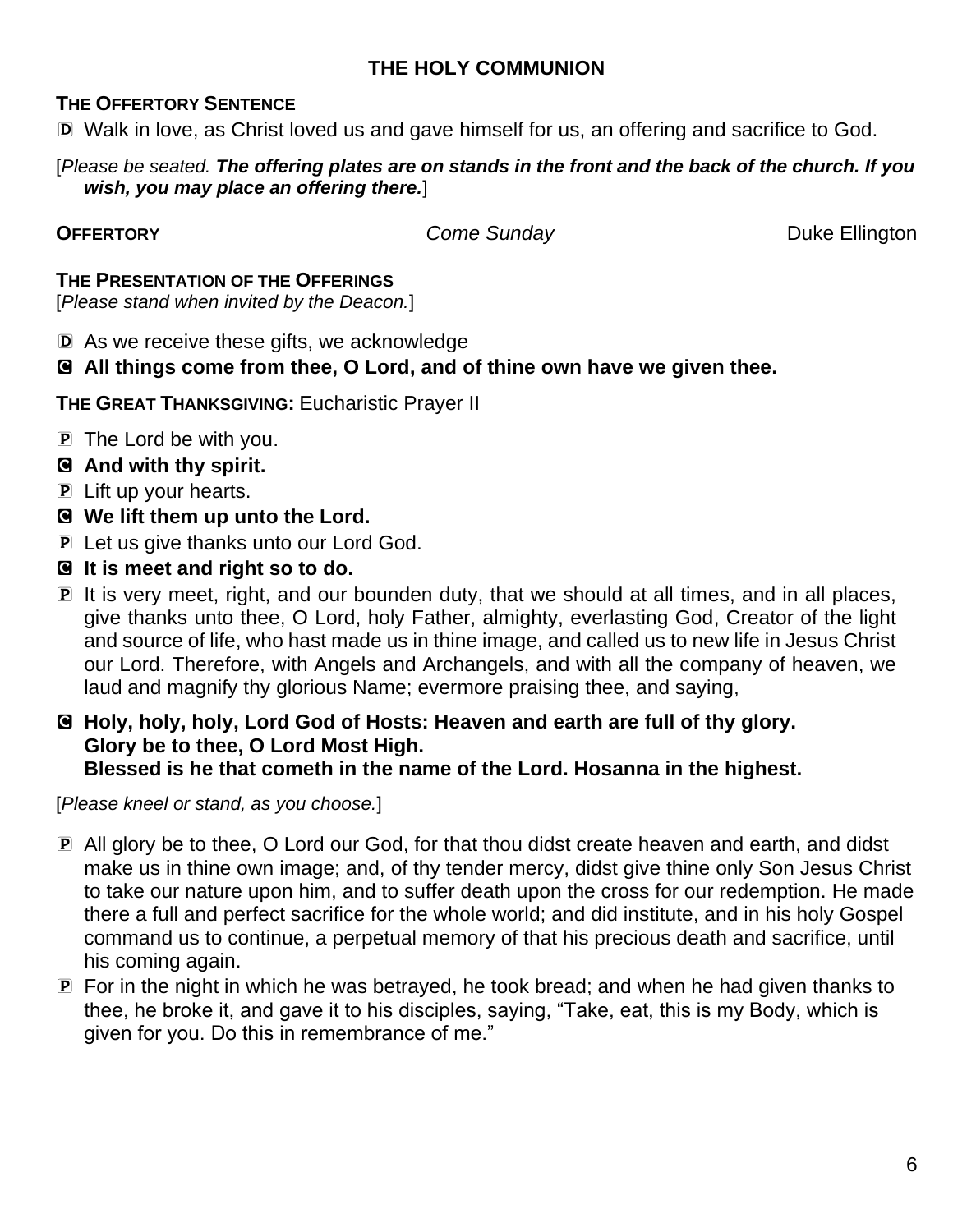- P Likewise, after supper, he took the cup; and when he had given thanks, he gave it to them, saying, "Drink this, all of you; for this is my Blood of the New Covenant, which is shed for you, and for many, for the remission of sins. Do this, as oft as ye shall drink it, in remembrance of me."
- P Wherefore, O Lord and heavenly Father, we thy people do celebrate and make, with these thy holy gifts which we now offer unto thee, the memorial thy Son hath commanded us to make; having in remembrance his blessed passion and precious death, his mighty resurrection and glorious ascension; and looking for his coming again with power and great glory. And we most humbly beseech thee, O merciful Father, to hear us, and, with thy Word and Holy Spirit, to bless and sanctify these gifts of bread and wine, that they may be unto us the Body and Blood of thy dearly-beloved Son Jesus Christ.
- C **And we earnestly desire thy fatherly goodness to accept this our sacrifice of praise and thanksgiving, whereby we offer and present unto thee, O Lord, our selves, our souls and bodies. Grant, we beseech thee, that all who partake of this Holy Communion may worthily receive the most precious Body and Blood of thy Son Jesus Christ, and be filled with thy grace and heavenly benediction; and also that we and all thy whole Church may be made one body with him, that he may dwell in us, and we in him; through the same Jesus Christ our Lord;**
- P By whom, and with whom, and in whom, in the unity of the Holy Ghost all honor and glory be unto thee, O Father Almighty, world without end.
- C **AMEN.**

### **THE LORD'S PRAYER**

- P And now, as our Savior Christ hath taught us, we are bold to say,
- C **Our Father, who art in heaven, hallowed be thy Name, thy kingdom come, thy will be done, on earth as it is in heaven. Give us this day our daily bread. And forgive us our trespasses, as we forgive those who trespass against us. And lead us not into temptation, but deliver us from evil. For thine is the kingdom, and the power, and the glory, for ever and ever. Amen.**

### **THE BREAKING OF THE BREAD**

- P Creator of all, you gave us golden fields of wheat, whose many grains were gathered and made into this one Bread.
- C **So may your Church be gathered from the ends of the earth into your kingdom.**
- P The Gifts of God for the People of God. Take them in remembrance that Christ died for you, and feed on him in your hearts by faith, with thanksgiving.

[*You may be seated. All are welcome at the Lord's Table. Please follow the directions of the usher, who will let you know when it's your turn to go to the altar rail. During this time of social distancing, we need to approach the altar rail one at a time. Small cups with a wafer and wine will be on the altar rail. Please pick them up and consume them in turn when the server invites you to with the words, "The Body of Christ, the Bread of Heaven" and "The Blood of Christ, the Cup of Salvation." Place the cups you used into the basket on the altar rail. When you are finished, please return to your seat by the side aisle.*]